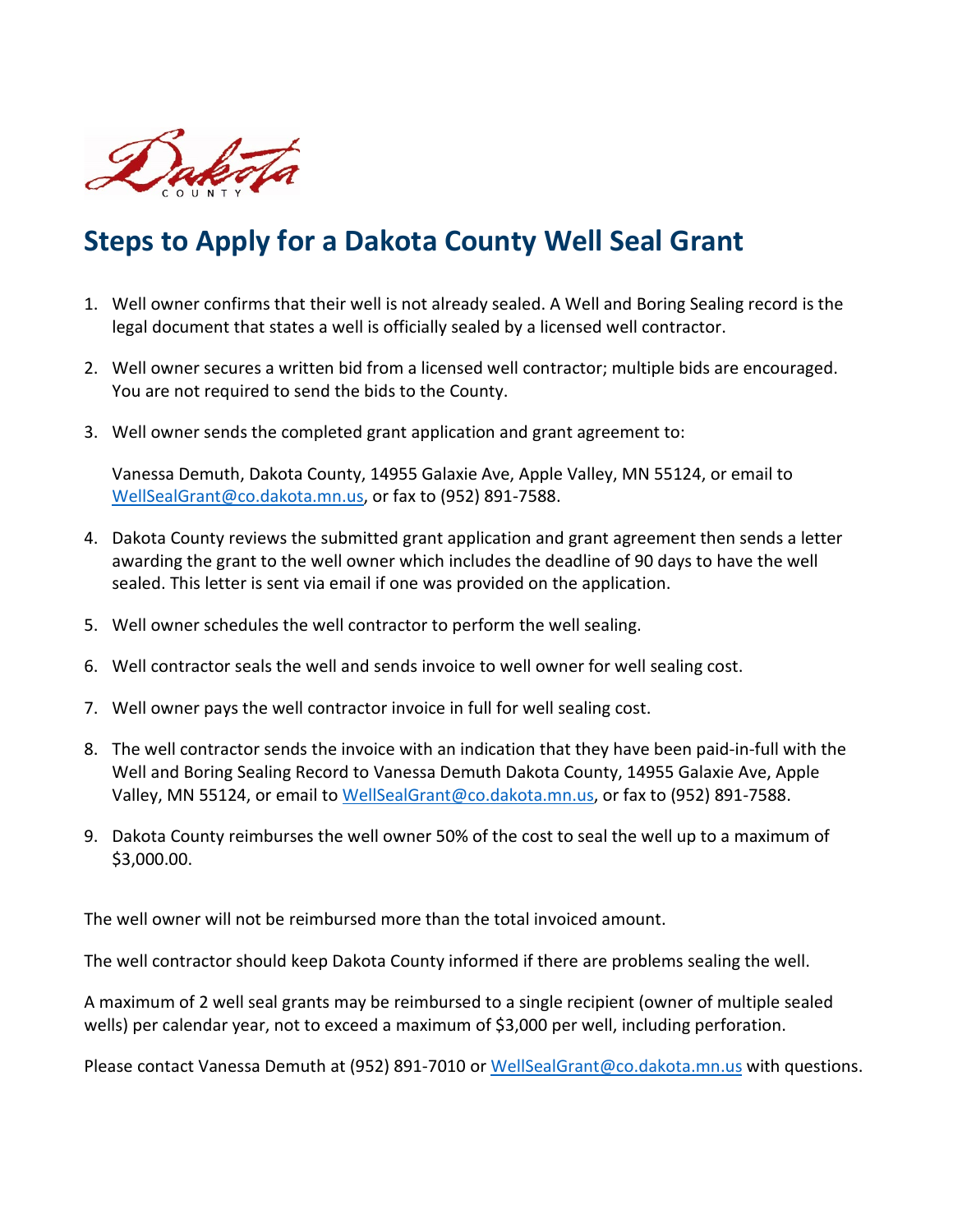

## **Licensed Well Contractors**

The following is a partial list of contractors licensed to perform water well work in Minnesota. This list is provided for your convenience, and includes only contractors that have constructed or sealed residential wells in Dakota County in recent years. You may wish to check your yellow pages or the Minnesota Department of Health at [www.health.state.mn.us](http://www.health.state.mn.us/) search *licensed well contractor* for additional listings. Dakota County does not recommend, endorse, nor guarantee the work of any contractors. Dakota County recommends getting more than one estimate for well seal grants.

| <b>County</b> | <b>Contractor</b>                           | <b>Telephone</b> |
|---------------|---------------------------------------------|------------------|
| Dakota        | DC Well Drilling                            | 651-437-5040     |
| Dakota        | Johnson Pump                                | 651-329-1695     |
| Dakota        | Kimmes-Bauer Well Drilling                  | 651-437-1973     |
| Dakota        | Mancl/Maher Well Drilling                   | 651-437-5127     |
| Dakota        | Terry Maher Well Drilling Inc.              | 651-437-1425     |
| Anoka         | <b>Barott Drilling Service</b>              | 651-484-0465     |
| Hennepin      | Associated Well Drillers, Inc.              | 952-941-1530     |
| Hennepin      | Bergerson-Caswell, Inc.                     | 763-479-3121     |
| Hennepin      | <b>Stevens Drilling &amp; Environmental</b> | 763-479-1797     |
| Hennepin      | T. L. Stevens Well Co.                      | 763-479-2272     |
| Hennepin      | Don Stodola Well Drilling Co.               | 952-938-2111     |
| Le Sueur      | Hartmann Well Company                       | 952-758-2202     |
| Le Sueur      | Jaeckles Well                               | 612-328-1392     |
| Olmsted       | Thein Well Company                          | 507-288-5554     |
| Ramsey        | Keys Well Drilling                          | 651-646-7871     |
| Ramsey        | Miggler Well Drilling                       | 651-774-1786     |
| Rice          | Weinberger Well Service, Inc.               | 507-334-9214     |
| Scott         | <b>Bohn Well Drilling</b>                   | 952-445-4809     |
| Sherburne     | E.H. Renner & Sons                          | 763-427-6100     |
| Washington    | Salverda Well Company                       | 651-464-2876     |
| Washington    | Mantyla Well Drilling, Inc.                 | 651-436-7600     |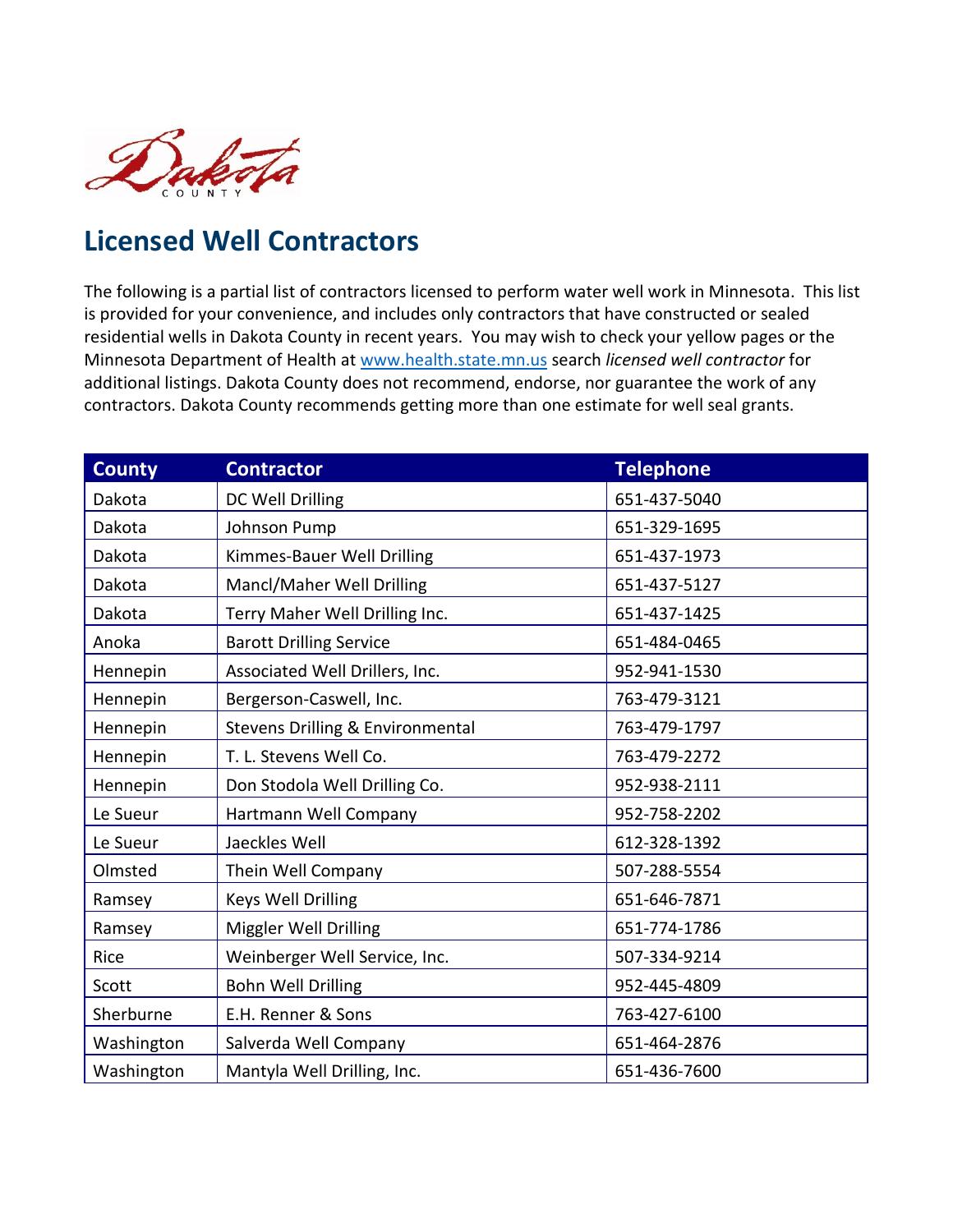

### **Dakota County Well Seal Grant Application**

#### **Return by mail, email or fax to:**

Dakota County Environmental Resources Department, Attn: Vanessa Demuth 14955 Galaxie Ave. Apple Valley, MN 55124 Email: [WellSealGrant@co.dakota.mn.us](mailto:WellSealGrant@co.dakota.mn.us)  Phone: (952) 891-7010 Fax: (952) 891-7588 Saving the form as a PDF and emailing is the preferred method.

### **Applicant Information**

| Address: <u>Address:</u> Address: Address: Address: Address: Address: Address: Address: Address: Address: Address: Address: Address: Address: Address: Address: Address: Address: Address: Address: Address: Address: Address: Addr |                    |           |
|-------------------------------------------------------------------------------------------------------------------------------------------------------------------------------------------------------------------------------------|--------------------|-----------|
|                                                                                                                                                                                                                                     |                    |           |
|                                                                                                                                                                                                                                     |                    |           |
|                                                                                                                                                                                                                                     |                    |           |
|                                                                                                                                                                                                                                     |                    |           |
|                                                                                                                                                                                                                                     |                    |           |
|                                                                                                                                                                                                                                     |                    |           |
| <b>Well Information</b>                                                                                                                                                                                                             |                    |           |
| (If you do not know the answer to the questions, please leave it blank.)                                                                                                                                                            |                    |           |
|                                                                                                                                                                                                                                     |                    |           |
|                                                                                                                                                                                                                                     | KnowL              | Estimated |
| Is there a second well on the property? Yes<br> Nol                                                                                                                                                                                 |                    |           |
| What is the status of the second well? In use                                                                                                                                                                                       | Not in use         |           |
| Use of the second well: Use of the second well:                                                                                                                                                                                     |                    |           |
| Are you applying for a well seal grant for this second well too? Yes                                                                                                                                                                |                    | <b>No</b> |
| Is city water hooked up to this property? Yes                                                                                                                                                                                       | $\vert$ No $\vert$ |           |
| After receipt of this application and agreement, Dakota County will notify you in writing whether you have been<br>awarded a Well Seal Grant or not. DO NOT proceed with sealing the well until you have received the award letter. |                    |           |

Signature: Date: